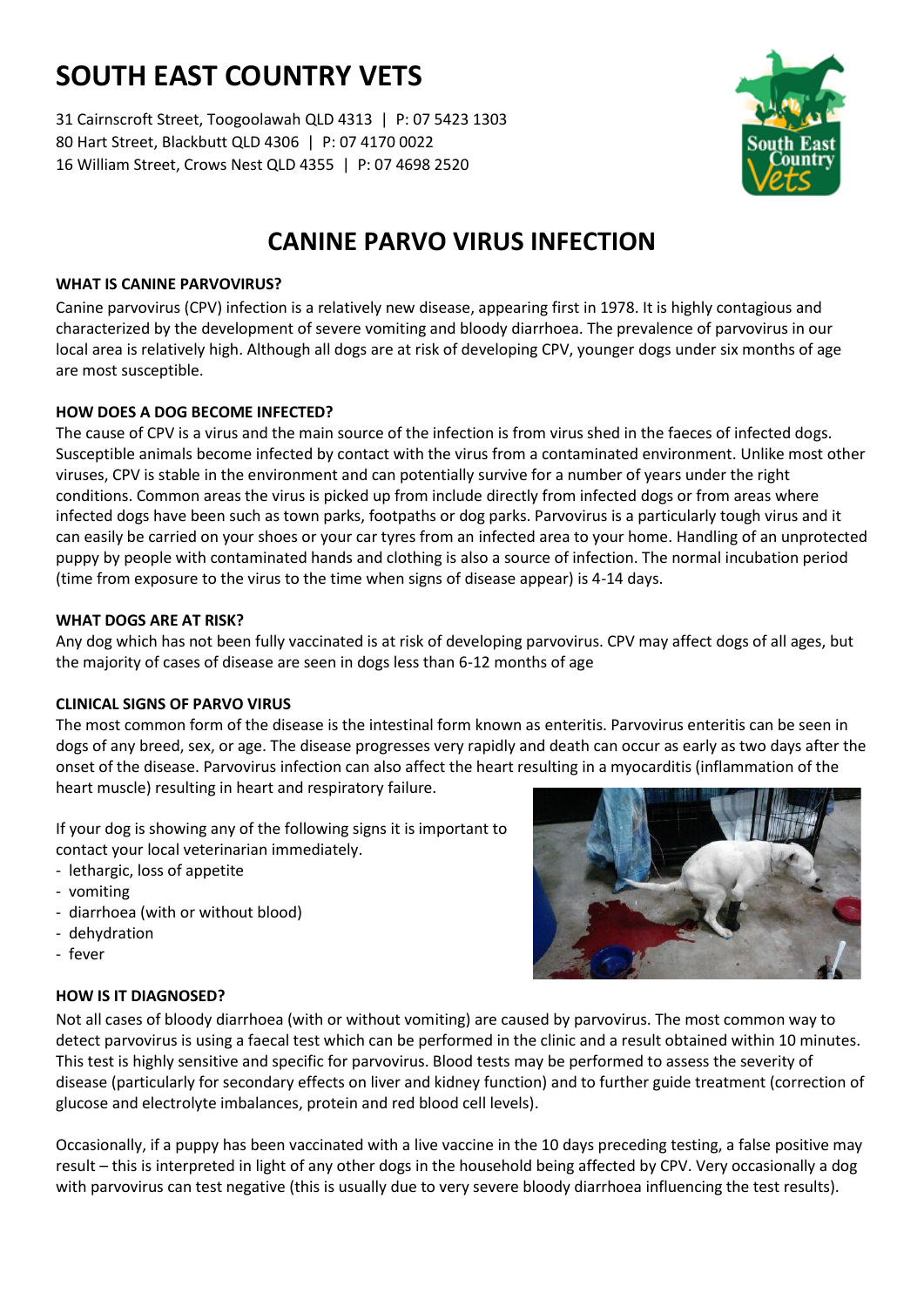#### **CAN IT BE TREATED SUCCESSFULLY?**

Parvovirus destroys the lining of the intestinal tract which not only causes severe fluid losses, dehydration and electrolyte imbalances but also allows bacteria to be absorbed into the blood. The treatment of parvovirus ultimately involves controlling or preventing these problems.

The first step in treatment is to correct dehydration and electrolyte imbalances. This requires administration of intravenous fluids containing appropriate electrolytes and glucose. Antibiotics are given to prevent or control septicaemia. Pain relief is given as needed to control abdominal discomfort and anti-emetics to control nausea and vomiting. In severe cases, plasma and blood transfusions may be required. Despite aggressive treatment, parvovirus infection may still have a fatal outcome in some cases. Without veterinary treatment the chance of recovery in a severely affected animal is very small.

#### **WHAT IS THE SURVIVAL RATE?**

Most dogs with parvovirus infection recover if aggressive treatment is provided and if therapy is started early in the course of the disease. Very young dogs and some breeds (for reasons not fully understood), have a much higher fatality rate than other breeds.

#### **CAN IT BE PREVENTED?**

The best method of protecting your dog against parvovirus is vaccination. Puppies require a course of three vaccinations received at 6-8, 10-12 and 14-16 weeks of age. After the initial series of puppy vaccinations, all dogs require a booster at least once a year. Breeding bitches should be up to date with vaccinations or given a booster vaccination before mating or immediately before whelping in order to transfer protective antibodies to the puppies.

It is important to realise that a puppy or any older previously unvaccinated dog is not completely protected until two weeks after their final vaccination. Until this time the animal should NOT be walked outside their own yard nor be socialised in an unsafe environment. If your yard has ever been home to a parvovirus infected dog it also remains a source of infection for future unprotected puppies introduced into it.

#### **IMMUNITY & VACCINATION**

Maternal antibodies are the antibodies present in the mother's milk that is suckled during the first 24 hours after the puppy's birth. Puppies receive a certain amount of protection against parvovirus from their mother's colostrum so long as she is vaccinated up to date. It is important that puppies receive their first vaccination at six weeks of age as the mothers antibodies can begin to reduce in number by this age. Two follow up vaccinations are required at ten and fourteen weeks of age.

If a puppy recovers from parvovirus infection, they are immune to reinfection temporarily, however vaccination following recovery is strongly recommended.



#### **IS THERE A WAY TO KILL THE VIRUS IN THE ENVIRONMENT?**

The stability of the canine parvovirus in the environment makes it important to properly disinfect contaminated areas. Parvovirus is resistant to the effects of heat, many detergents, and alcohol. Environmental decontamination can be accomplished by cleaning hard surfaces, food bowls, water bowls, and other contaminated items with an appropriate antiviral disinfectant such as F10, Trigene or Virkon (at the appropriate dilution – available from your local veterinarian) or with a solution of 250ml of chlorine bleach in 5 litres of water. Each of these products can be impaired by organic matter (such as faeces and vomit) and needs to have adequate exposure time and proper concentrations to work effectively.

# **DOES PARVOVIRUS POSE A HEALTH RISK TO ME OR MY CATS?**

At the present time, there is no evidence to indicate that canine parvovirus is transmissible to cats or humans.